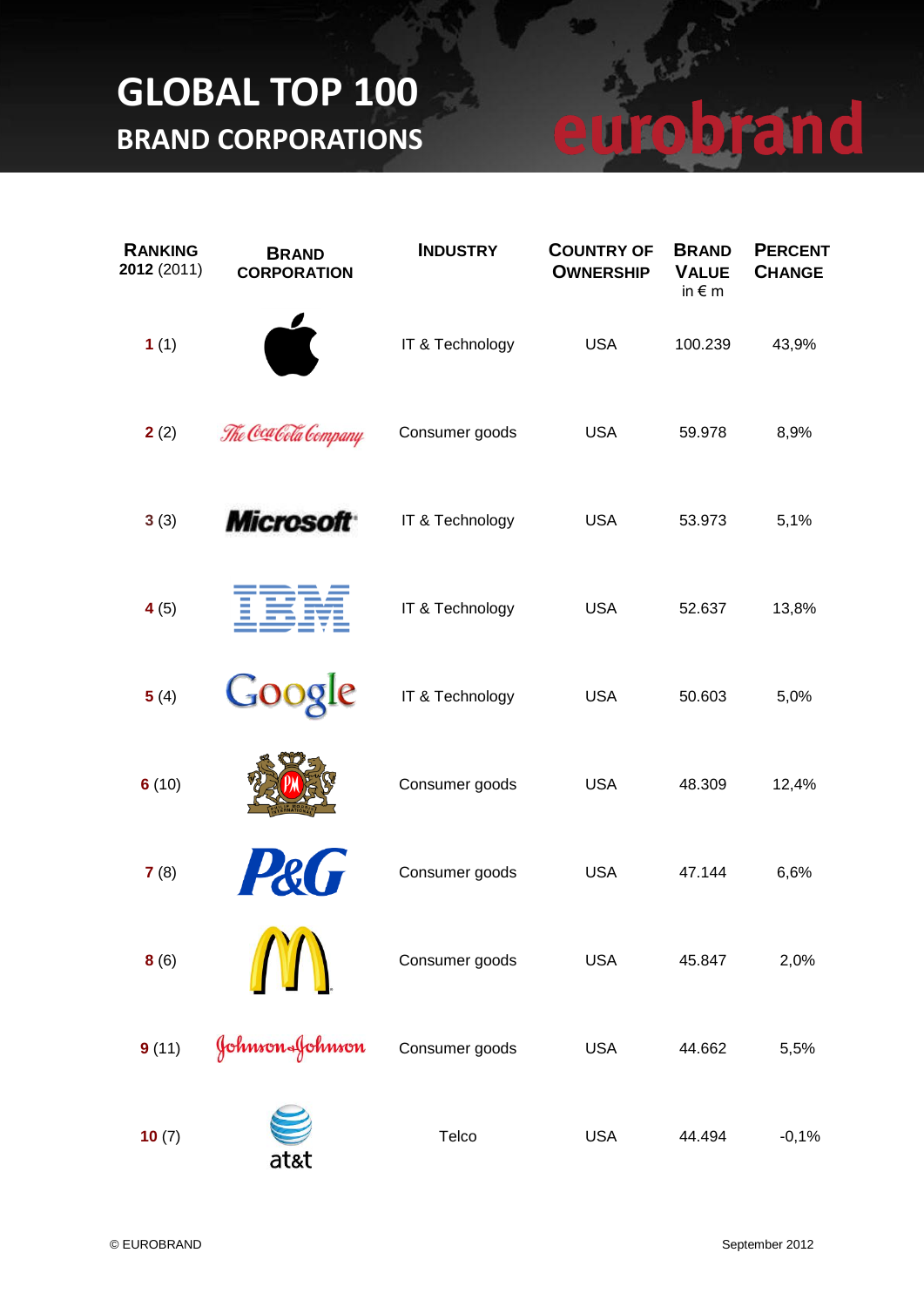| <b>RANKING</b><br>2012 (2011) | <b>BRAND</b><br><b>CORPORATION</b> | <b>INDUSTRY</b>  | <b>COUNTRY OF</b><br><b>OWNERSHIP</b> | <b>BRAND</b><br><b>VALUE</b><br>in $\epsilon$ m | <b>PERCENT</b><br><b>CHANGE</b> |
|-------------------------------|------------------------------------|------------------|---------------------------------------|-------------------------------------------------|---------------------------------|
| 11(12)                        | 中国移动通信<br><b>CHINA MOBILE</b>      | Telco            | Hong Kong<br>(China)                  | 43.983                                          | 11,0%                           |
| 12(9)                         | <b>PEPSICO</b>                     | Consumergoods    | <b>USA</b>                            | 41.569                                          | $-3,8%$                         |
| 13(13)                        | <b>Walmart</b>                     | Retail           | <b>USA</b>                            | 35.278                                          | 2,5%                            |
| 14(15)                        | MOËT HENNESSY. LOUIS VUITTON       | Luxury           | France                                | 34.306                                          | 8,2%                            |
| 15(14)                        |                                    | <b>Utilities</b> | <b>USA</b>                            | 32.168                                          | 0,6%                            |
| 16(17)                        | verizon                            | Telco            | <b>USA</b>                            | 30.373                                          | 7,5%                            |
| 17(16)                        | vodafone                           | Telco            | U.K.                                  | 28.578                                          | 0,3%                            |
| 18(18)                        | craft foods                        | Consumer goods   | <b>USA</b>                            | 28.527                                          | 10,9%                           |
| 19(19)                        | <b>ABInBév</b>                     | Consumer goods   | Belgium                               | 28.021                                          | 10,0%                           |
| 20(20)                        | <b>Nestle</b>                      | Consumer goods   | Switzerland                           | 27.473                                          | 8,1%                            |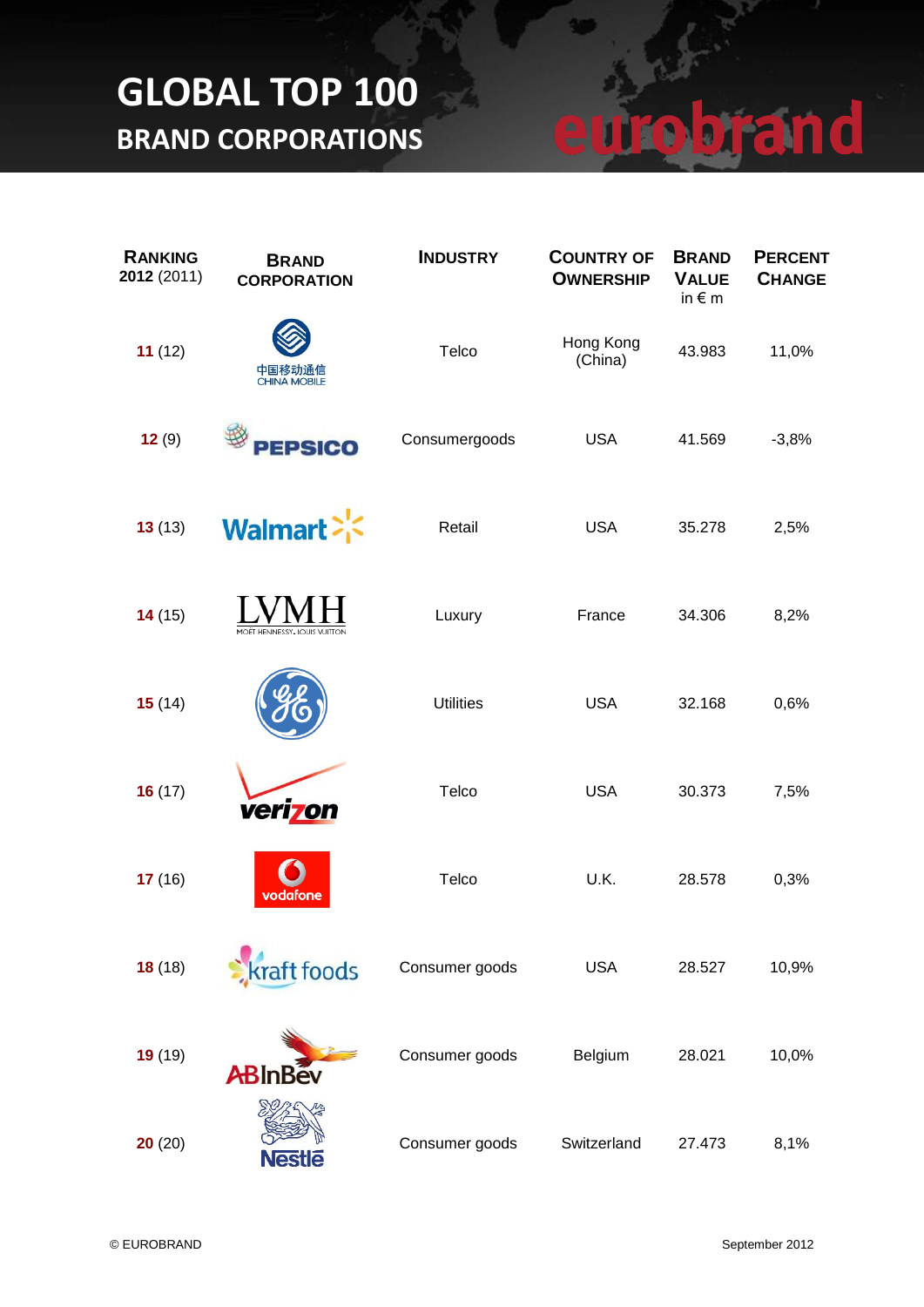| <b>RANKING</b><br>2012 (2011) | <b>BRAND</b><br><b>CORPORATION</b> | <b>INDUSTRY</b>                    | <b>COUNTRY OF</b><br><b>OWNERSHIP</b> | <b>BRAND</b><br><b>VALUE</b><br>in $\epsilon$ m | <b>PERCENT</b><br><b>CHANGE</b> |
|-------------------------------|------------------------------------|------------------------------------|---------------------------------------|-------------------------------------------------|---------------------------------|
| 21(22)                        | Unilever                           | Consumer goods                     | U.K.                                  | 26.022                                          | 6,9%                            |
| 22(26)                        | ntel                               | IT & Technology                    | <b>USA</b>                            | 25.002                                          | 14,5%                           |
| 23(21)                        | <b>ICBC</b>                        | <b>Financial Services</b>          | China                                 | 24.079                                          | $-1,4%$                         |
| 24(44)                        | SAMSUNG                            | IT & Technology                    | Korea                                 | 23.038                                          | 39,7%                           |
| 25(25)                        | The<br><b>JISNEP</b><br>Company    | Media & Entertainment              | <b>USA</b>                            | 22.405                                          | $-0,2%$                         |
| 26(36)                        | amazon.com                         | Retail                             | <b>USA</b>                            | 22.260                                          | 24,5%                           |
| 27(27)                        | ΤΟΥΟΤΑ                             | Automotive                         | Japan                                 | 22.210                                          | 4,3%                            |
| 28(23)                        | <b>Telefonica</b>                  | Telco                              | Spain                                 | 21.993                                          | $-5,9%$                         |
| 29(29)                        | zer                                | Pharma, Health &<br><b>Biotech</b> | <b>USA</b>                            | 20.396                                          | 3,3%                            |
| 30(28)                        | aludn<br><b>CISCO</b>              | Telco                              | <b>USA</b>                            | 20.010                                          | $-0,1%$                         |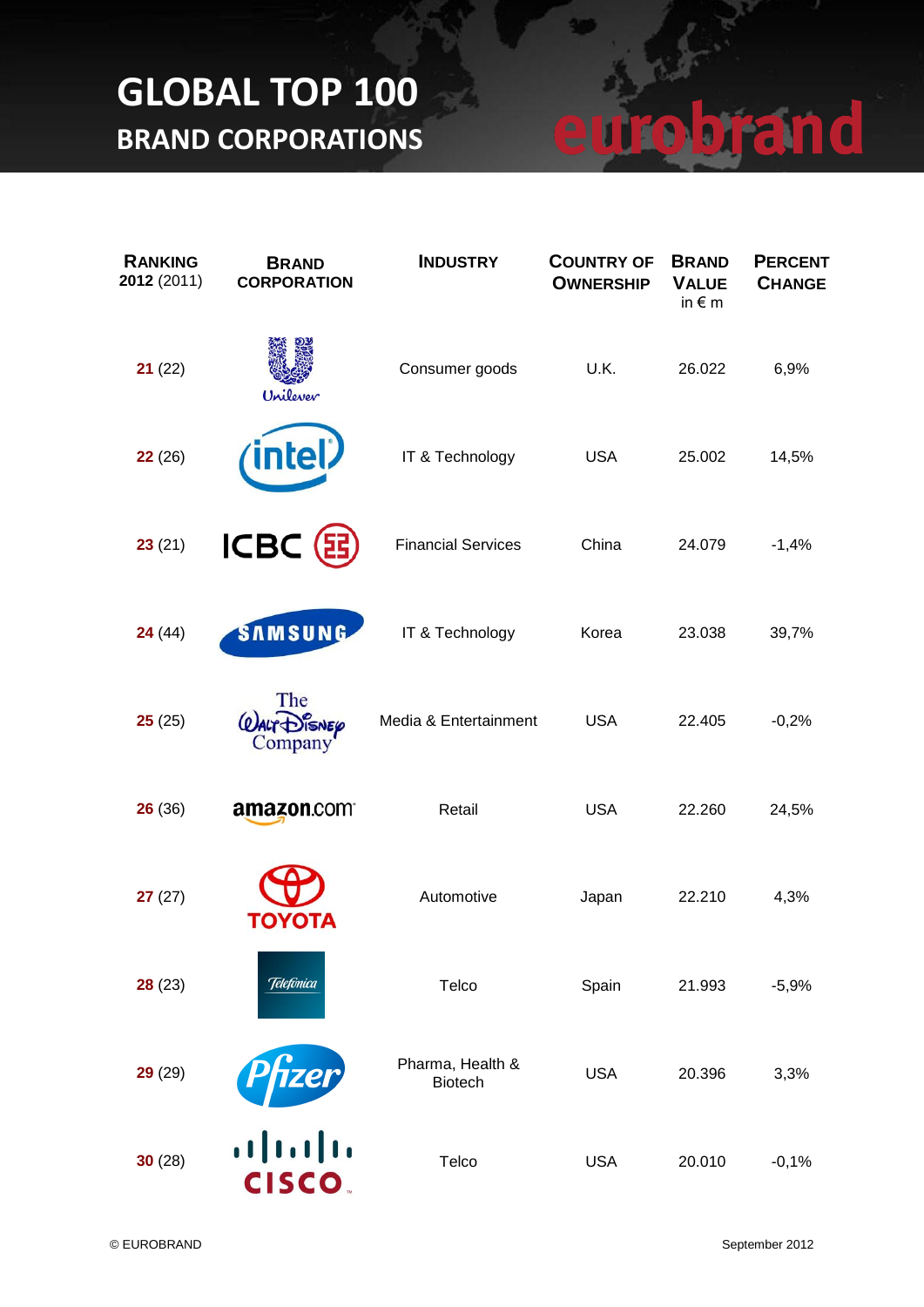| <b>RANKING</b><br>2012 (2011) | <b>BRAND</b><br><b>CORPORATION</b> | <b>INDUSTRY</b>                    | <b>COUNTRY OF</b><br><b>OWNERSHIP</b> | <b>BRAND</b><br><b>VALUE</b><br>in $\epsilon$ m | <b>PERCENT</b><br><b>CHANGE</b> |
|-------------------------------|------------------------------------|------------------------------------|---------------------------------------|-------------------------------------------------|---------------------------------|
| 31 $(40)$                     | TT                                 | Telco                              | Japan                                 | 19.302                                          | 12,5%                           |
| 32(37)                        |                                    | Consumer goods                     | U.K.                                  | 18.870                                          | 6,2%                            |
| 33(32)                        | 中国建设银行<br>China Construction Bank  | <b>Financial services</b>          | China                                 | 18.807                                          | 2,3%                            |
| 34(31)                        | ORACLE <sup>®</sup>                | IT & Technology                    | <b>USA</b>                            | 18.619                                          | 0,0%                            |
| 35(41)                        |                                    | <b>Durables</b>                    | <b>USA</b>                            | 18.619                                          | 8,6%                            |
| 36(53)                        | VOLKSWAGEN<br>AKTIENGESELLSCHAFT   | Automotive                         | Germany                               | 18.483                                          | 26,7%                           |
| 37(35)                        | B/4<br><b>The Chemical Company</b> | Industry                           | Germany                               | 18.374                                          | 2,7%                            |
| 38(42)                        | <b>BMW Group</b>                   | Automotive                         | Germany                               | 18.238                                          | 7,7%                            |
| 39(54)                        | <b>UNOVARTIS</b>                   | Pharma, Health &<br><b>Biotech</b> | Switzerland                           | 17.490                                          | 20,2%                           |
| 40 $(47)$                     | <b>DIAGEO</b>                      | Consumer goods                     | U.K.                                  | 17.256                                          | 8,1%                            |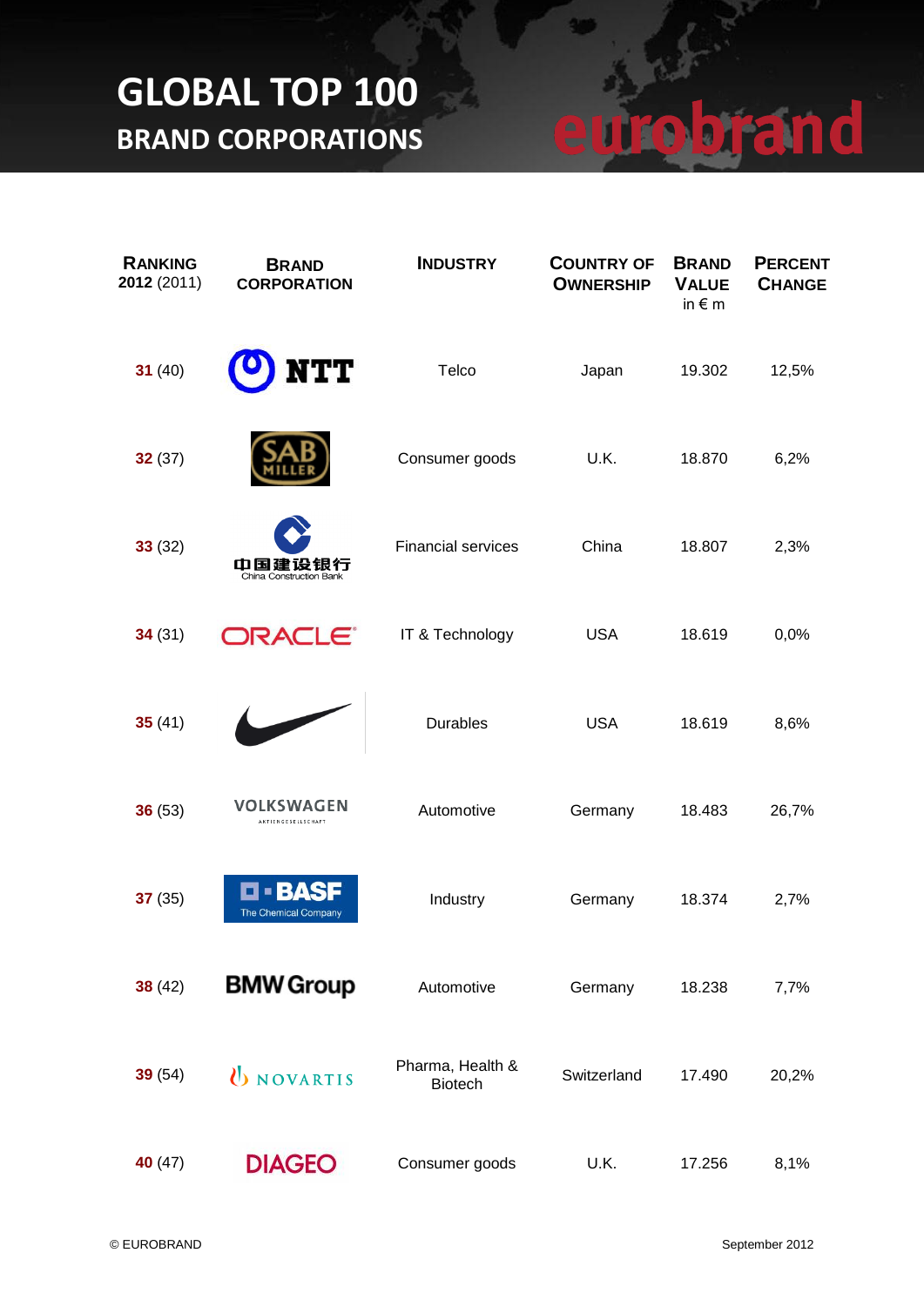| <b>RANKING</b><br>2012 (2011) | <b>BRAND</b><br><b>CORPORATION</b> | <b>INDUSTRY</b>           | <b>COUNTRY OF</b><br><b>OWNERSHIP</b> | <b>BRAND</b><br><b>VALUE</b><br>in $\epsilon$ m | <b>PERCENT</b><br><b>CHANGE</b> |
|-------------------------------|------------------------------------|---------------------------|---------------------------------------|-------------------------------------------------|---------------------------------|
| 41 (34)                       | <b>Deutsche</b><br>Telekom         | Telco                     | Germany                               | 17.009                                          | $-6,0%$                         |
| 42 (39)                       | Heineken Holding N.V.              | Consumer goods            | NL                                    | 16.267                                          | $-5,8%$                         |
| 43(43)                        | WELLS<br><b>FARGO</b>              | <b>Financial services</b> | <b>USA</b>                            | 16.222                                          | $-4,1%$                         |
| 44 (24)                       |                                    | IT & Technology           | <b>USA</b>                            | 16.202                                          | $-28,3%$                        |
| 45 (46)                       | TATA                               | Industry                  | India                                 | 16.149                                          | 0,3%                            |
| 46 (57)                       | ExconMobil                         | <b>Utilities</b>          | <b>USA</b>                            | 16.141                                          | 15,1%                           |
| 47 (60)                       |                                    | <b>Utilities</b>          | U.K.                                  | 16.067                                          | 17,0%                           |
| 48 (30)                       | <b>DAIMLER</b>                     | Automotive                | Germany                               | 15.981                                          | $-18,3%$                        |
| 49 (59)                       | <b>BRITISH</b><br>Товассо          | Consumer goods            | U.K.                                  | 15.800                                          | 13,9%                           |
| 50(49)                        |                                    | Retail                    | U.K.                                  | 15.460                                          | $-1,0%$                         |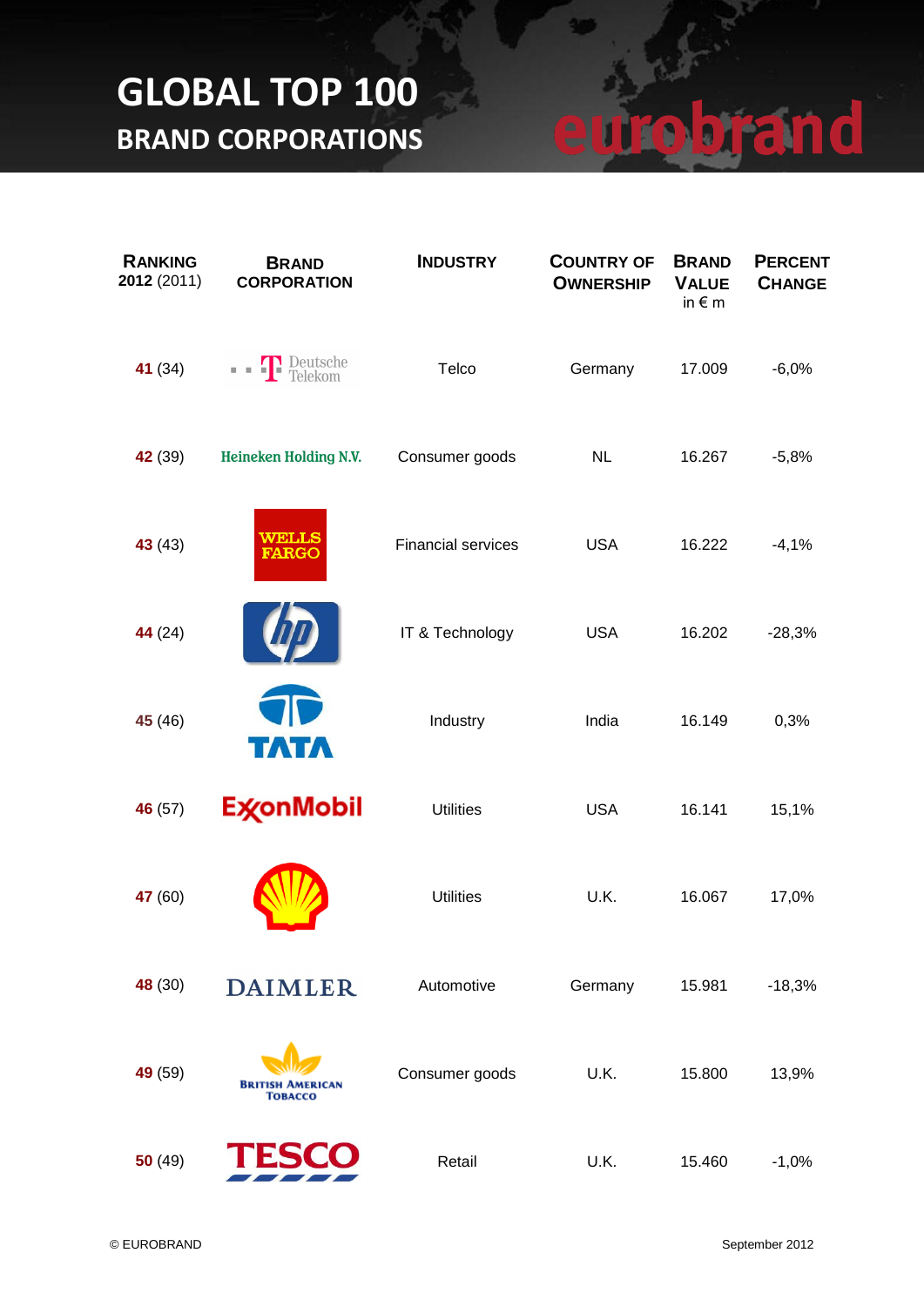| <b>RANKING</b><br>2012 (2011) | <b>BRAND</b><br><b>CORPORATION</b>          | <b>INDUSTRY</b>                    | <b>COUNTRY OF</b><br><b>OWNERSHIP</b> | <b>BRAND</b><br><b>VALUE</b><br>in $\epsilon$ m | <b>PERCENT</b><br><b>CHANGE</b> |
|-------------------------------|---------------------------------------------|------------------------------------|---------------------------------------|-------------------------------------------------|---------------------------------|
| 51(51)                        | BOEING                                      | Industry                           | <b>USA</b>                            | 15.382                                          | 0,1%                            |
| 52(48)                        | HSBC <b>XX</b>                              | <b>Financial services</b>          | U.K.                                  | 15.185                                          | $-3,7%$                         |
| 53(38)                        | vivendi                                     | Media entertainment                | France                                | 14.983                                          | $-13,5%$                        |
| 54(33)                        | <b>MITSUBISHI</b>                           | Automotive                         | Japan                                 | 14.716                                          | $-19,2%$                        |
| 55(50)                        | <b>Bank of America</b>                      | <b>Financial services</b>          | <b>USA</b>                            | 14.458                                          | $-7,1%$                         |
| 56(61)                        |                                             | Logistics                          | <b>USA</b>                            | 14.343                                          | 4,8%                            |
| 57(65)                        | 中国农业银行<br><b>AGRICULTURAL BANK OF CHINA</b> | <b>Financial services</b>          | China                                 | 14.305                                          | 11,0%                           |
| 58 (66)                       | AMERICAN<br><b>EXPRESS</b>                  | <b>Financial services</b>          | <b>USA</b>                            | 14.199                                          | 10,3%                           |
| 59(64)                        |                                             | Automotive                         | <b>USA</b>                            | 14.143                                          | 5,8%                            |
| 60(55)                        | <b>MSKESSON</b>                             | Pharma, Health &<br><b>Biotech</b> | <b>USA</b>                            | 14.112                                          | $-0,8%$                         |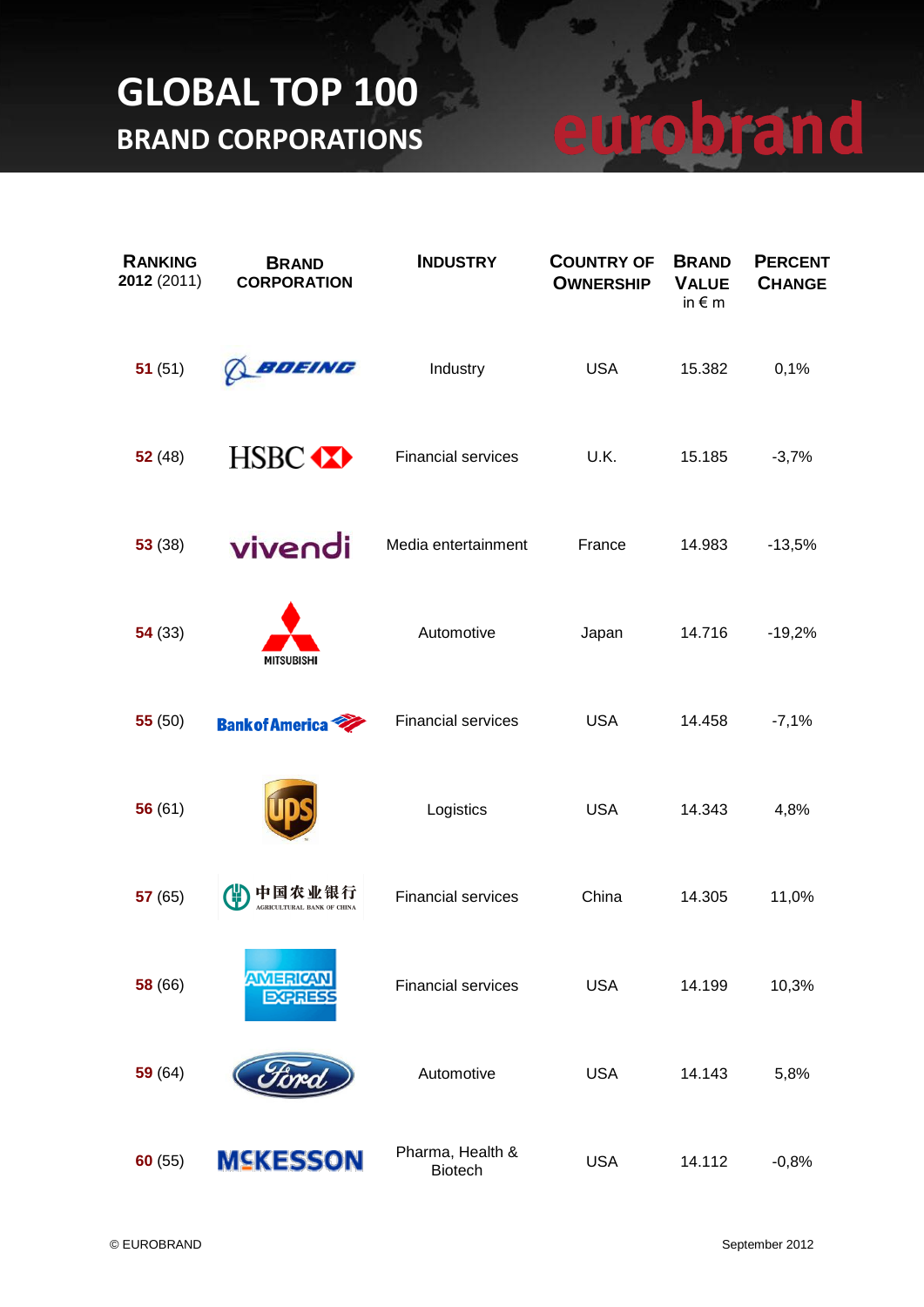| <b>RANKING</b><br>2012 (2011) | <b>BRAND</b><br><b>CORPORATION</b>                  | <b>INDUSTRY</b>                    | <b>COUNTRY OF</b><br><b>OWNERSHIP</b> | <b>BRAND</b><br><b>VALUE</b><br>in $\epsilon$ m | <b>PERCENT</b><br><b>CHANGE</b> |
|-------------------------------|-----------------------------------------------------|------------------------------------|---------------------------------------|-------------------------------------------------|---------------------------------|
| 61(63)                        | <b>Red Bull</b>                                     | Consumer goods                     | Austria                               | 13.929                                          | 3,9%                            |
| 62(52)                        | group                                               | Telco                              | France                                | 13.538                                          | $-9,8%$                         |
| 63(75)                        | <b>PetroChina</b>                                   | <b>Utilities</b>                   | China                                 | 13.501                                          | 19,5%                           |
| 64(62)                        | citigroup                                           | <b>Financial services</b>          | <b>USA</b>                            | 13.303                                          | $-1,0%$                         |
| 65(67)                        | 行                                                   | <b>Financial services</b>          | China                                 | 13.043                                          | 1,8%                            |
| 66 (68)                       | <b>HONDA</b>                                        | Automotive                         | Japan                                 | 12.980                                          | 4,7%                            |
| 67(72)                        | sanofi a<br>rentis<br><b>Because health matters</b> | Pharma, Health &<br><b>Biotech</b> | France                                | 12.659                                          | 8,3%                            |
| 68 (74)                       | <b>BOSCH</b>                                        | <b>Durables</b>                    | Germany                               | 12.565                                          | 10,8%                           |
| 69 (69)                       | GM                                                  | Automotive                         | <b>USA</b>                            | 12.407                                          | 2,1%                            |
| 70(78)                        | <b>Chevron</b>                                      | <b>Utilities</b>                   | <b>USA</b>                            | 12.334                                          | 11,9%                           |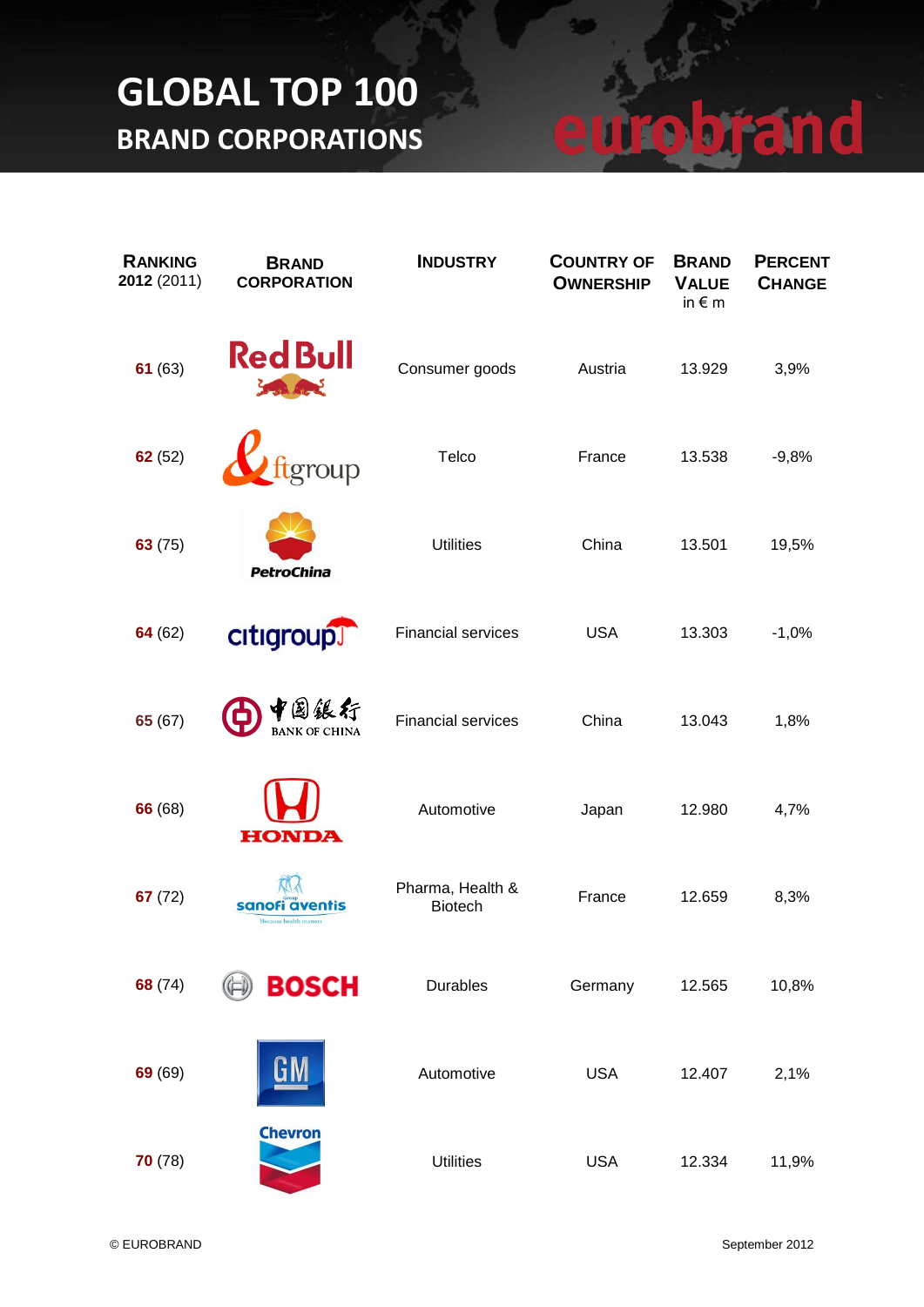| <b>RANKING</b><br>2012 (2011) | <b>BRAND</b><br><b>CORPORATION</b>           | <b>INDUSTRY</b>           | <b>COUNTRY OF</b><br><b>OWNERSHIP</b> | <b>BRAND</b><br><b>VALUE</b><br>in $\epsilon$ m | <b>PERCENT</b><br><b>CHANGE</b> |
|-------------------------------|----------------------------------------------|---------------------------|---------------------------------------|-------------------------------------------------|---------------------------------|
| 71(58)                        | <b>ArcelorMittal</b>                         | Industry                  | India                                 | 12.311                                          | $-12,0%$                        |
| <b>72</b> (86)                | <b>VISA</b>                                  | <b>Financial services</b> | <b>USA</b>                            | 12.198                                          | 18,4%                           |
| 73(n.a.)                      | facebook                                     | IT & Technology           | <b>USA</b>                            | 11.455                                          | 94,2%                           |
| 74 (70)                       | <b>Itaú</b>                                  | <b>Financial services</b> | <b>Brasil</b>                         | 11.270                                          | $-5,3%$                         |
| 75(92)                        | comcast.                                     | IT & Technology           | <b>USA</b>                            | 11.204                                          | 11,4%                           |
| 76(71)                        | <b>TARGET</b>                                | Retail                    | <b>USA</b>                            | 11.095                                          | $-5,9%$                         |
| 77 (93)                       | <b>TOTAL</b>                                 | <b>Utilities</b>          | France                                | 11.082                                          | 10,4%                           |
| 78 (88)                       | bhpbilliton                                  | Industry                  | U.K.                                  | 11.072                                          | 8,0%                            |
| 79(56)                        | $\vert \angle \vert$<br><b>Deutsche Bank</b> | <b>Financial services</b> | Germany                               | 11.037                                          | $-21,7%$                        |
| 80(79)                        | <b>L'ORÉAL</b>                               | Consumer goods            | France                                | 10.985                                          | 2,4%                            |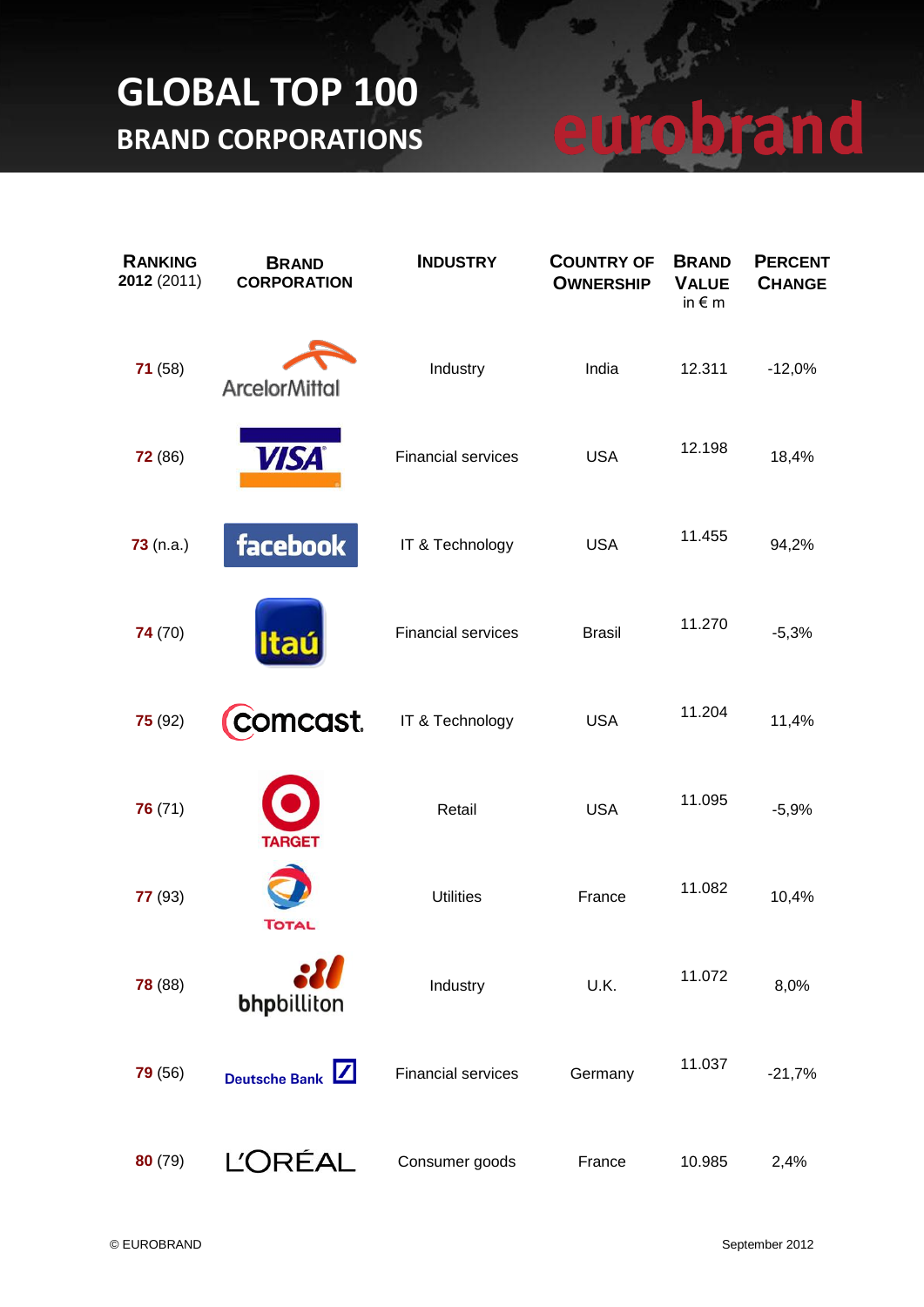| <b>RANKING</b><br>2012 (2011) | <b>BRAND</b><br><b>CORPORATION</b> | <b>INDUSTRY</b>                    | <b>COUNTRY OF</b><br><b>OWNERSHIP</b> | <b>BRAND</b><br><b>VALUE</b><br>in $\notin$ m | <b>PERCENT</b><br><b>CHANGE</b> |
|-------------------------------|------------------------------------|------------------------------------|---------------------------------------|-----------------------------------------------|---------------------------------|
| 81(73)                        | e·on                               | <b>Utilities</b>                   | Germany                               | 10.929                                        | $-3,9%$                         |
| 82 (76)                       | BERTELSMANN<br>media worldwide     | Media & Entertainment              | Germany                               | 10.906                                        | $-3,4%$                         |
| 83 (84)                       | GlaxoSmithKline                    | Pharma, Health &<br><b>Biotech</b> | U.K.                                  | 10.825                                        | 4,8%                            |
| 84 (89)                       | GDF SVEZ                           | <b>Utilities</b>                   | France                                | 10.790                                        | 6,4%                            |
| 85 (83)                       |                                    | Retail                             | Sweden                                | 10.745                                        | 3,7%                            |
| 86 (96)                       | 饲在化                                | <b>Utilities</b>                   | China                                 | 10.743                                        | 10,1%                           |
| 87 (85)                       |                                    | <b>Business services</b>           | <b>NL</b>                             | 10.690                                        | 3,7%                            |
| 88 (98)                       |                                    | <b>Business services</b>           | Germany                               | 10.675                                        | 11,0%                           |
| 89 (104)                      | <b>DANONE</b>                      | Consumer goods                     | France                                | 10.625                                        | 13,6%                           |
| 90(94)                        | INDITEX                            | Retail                             | Spain                                 | 10.620                                        | 7,3%                            |